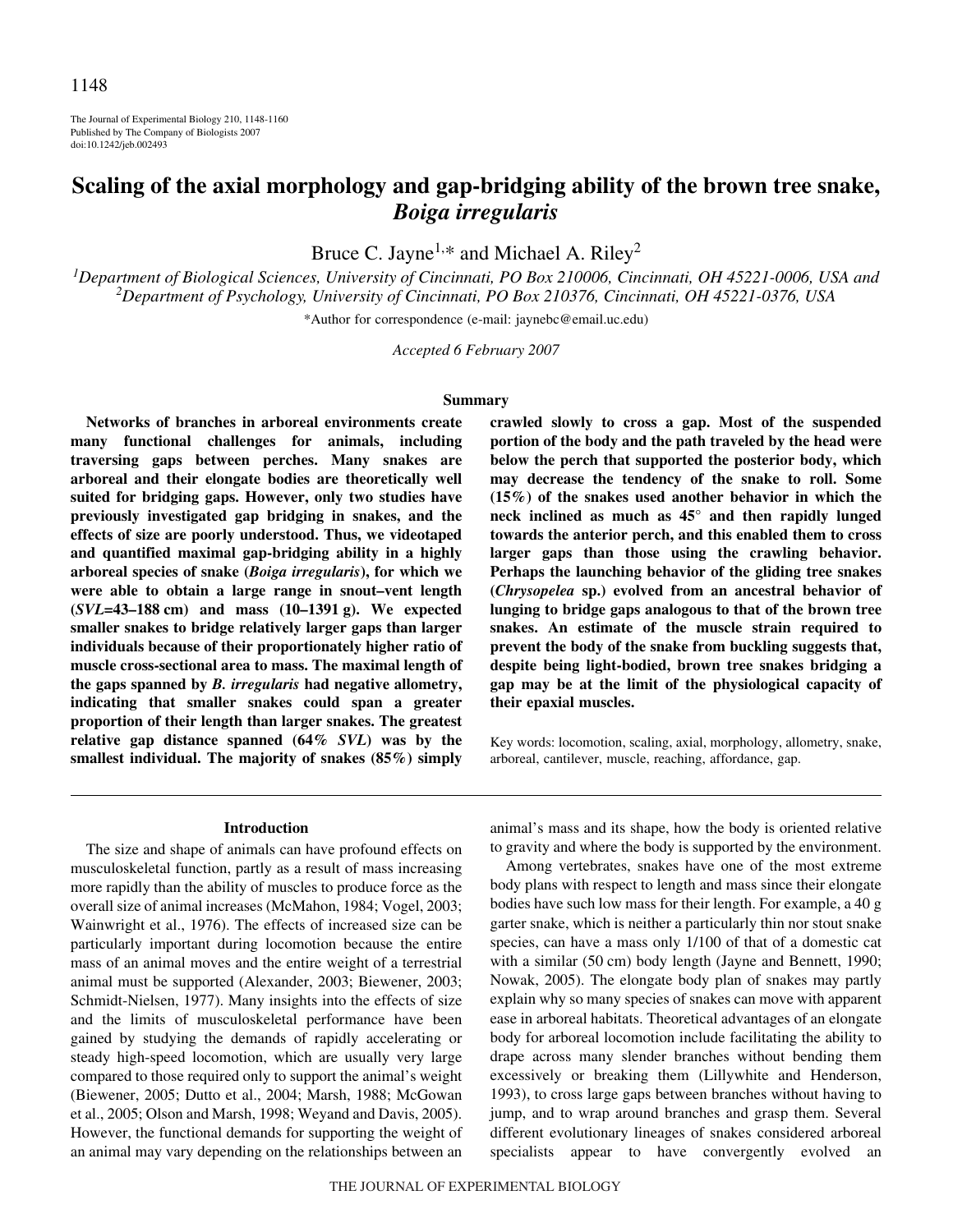extraordinarily thin body (Lillywhite and Henderson, 1993), which further suggests that low weight per unit length conveys benefits for certain types of limbless arboreal locomotion.

Snakes presumably face some tradeoffs between reducing weight per length *versus* retaining sufficient axial muscle mass to generate locomotor forces and prevent excessive sagging of the suspended portions of the body in arboreal habitats. Spanning a horizontal gap between branches can create a large moment arm between the point of support to the center of mass of the suspended portion of the body, and thus a large torque could result that would tend to buckle the body of the snake despite its light weight. Thus, unlike most situations in terrestrial habitats, where supporting the weight of a stationary animal appears to be relatively trivial, supporting the weight of the body crawling across a gap may pose a formidable functional challenge for snakes. With the remarkable exception of the few species of southeast Asian snakes in the genus *Chrysopelea* (Socha and LaBarbera, 2005) that jump from branches, most snakes use a cantilevering behavior to cross gaps. However, only two studies (Lillywhite et al., 2000; Lin et al., 2003) have previously examined cantilevering behavior, despite its ecological relevance, common occurrence in snakes, and the potential to tax the performance of the musculoskeletal system. Consequently, the ability of specialized species of arboreal snakes to traverse gaps and the effects of size are still poorly known.

The present study investigates the scaling relationships of morphology and gap-bridging ability of the highly arboreal brown tree snake *Boiga irregularis* (Merrem 1802*)*, which belongs to a genus that has independently evolved some features of its axial anatomy that are convergent with those of other highly arboreal snakes (Jayne, 1982). Since its introduction to Guam, an island in the Pacific Ocean, *B. irregularis* has caused substantial ecological and economic damage (Rodda et al., 1999), partly because of its renowned ability to traverse formidable obstacles. A large size range (10 to >1000 g) and its ecology thus make *B. irregularis* wellsuited for gaining insights into the biomechanical problems and solutions involved in spanning gaps in locomotor surfaces.

The first purposes of this study were to determine how the gap-bridging performance scales with the size of brown tree snakes and what behaviors are used to bridge gaps. We expected negative allometry (scaling exponent <1) for maximal gap distance *versus* snake length, because weight increases approximately as a cubic function of length whereas the scaling of muscle cross-sectional area usually approximates only a quadratic function of length. We also determined the cross-sectional areas of axial muscles that are likely to be important for supporting the weight of the snakes over the gap in order to test whether or not some of the interindividual variation in muscle size was correlated with gapbridging ability. Finally, we combined data on axial muscle anatomy with estimates of torques experienced by the snake to examine whether this important locomotor task of an arboreal animal seems likely to be taxing the limits of its musculoskeletal performance.



Fig. 1. The smallest (*SVL*=43 cm, mass=9.9 g) and second largest  $(SVL=184$  cm, mass=1137 g) brown tree snakes used to determine the scaling of anatomy and gap-bridging performance. The smaller snake is near the size of a hatchling.

#### **Materials and methods**

### *Experimental subjects and protocol*

We tested the gap-bridging performance of 27 brown tree snakes *Boiga irregularis* (Merrem 1802*)* with a large range in size  $(SVL=43-188$  cm; mass  $10-1391$  g; Fig. 1). The five largest snakes (*SVL*>164 cm) were long-term captives, but all remaining snakes were tested within 2–3 weeks of being captured. None of the snakes had eaten 5 days prior to being tested. All experimental procedures were in compliance with and overseen by the Institutional Animal Care Use Committee of the University of Cincinnati (protocol number 03-12-22-02).

All performance tests were conducted in Guam National Wildlife Refuge, near Dededo, GU, USA, in a shaded outdoor area during the afternoon. The body temperatures of the snakes during the tests averaged 29.6±0.2°C. The testing apparatus was two horizontal PVC pipes (41 mm diameter) 1.5 m above the ground. Each pipe had two rows of 4 mm diameter pegs placed at 5 cm intervals and inclined approximately  $45^{\circ}$ relative to the horizontal (Fig. 2). We were not always able to align the PVC pipes precisely along a straight horizontal line, but the vertical deviation between the ends of the two pipes and the orientation of each pipe relative to the horizontal never exceeded 4°. The first gap presented to each snake was approximately 50% *SVL*. If the snake failed to cross this first gap, we decreased the gap distance by approximately 2·cm until the snake successfully crossed a gap, whereas if the snake successfully traversed the first gap, we increased the gap distance by approximately 2 cm until the snake failed to cross a gap. Thus, for each snake we obtained a maximum gap distance that was crossed ( $Gap_{max}$ ) as well as a trial with at least one gap of the next larger size.

#### *Anatomical measurements*

We used an overdose of anesthetic (sodium pentobarbital) to euthanize 25 of the 27 snakes used for performance testing. After euthanasia and prior to preservation (fixation with 10% formalin and storage in 70% ethanol), we measured the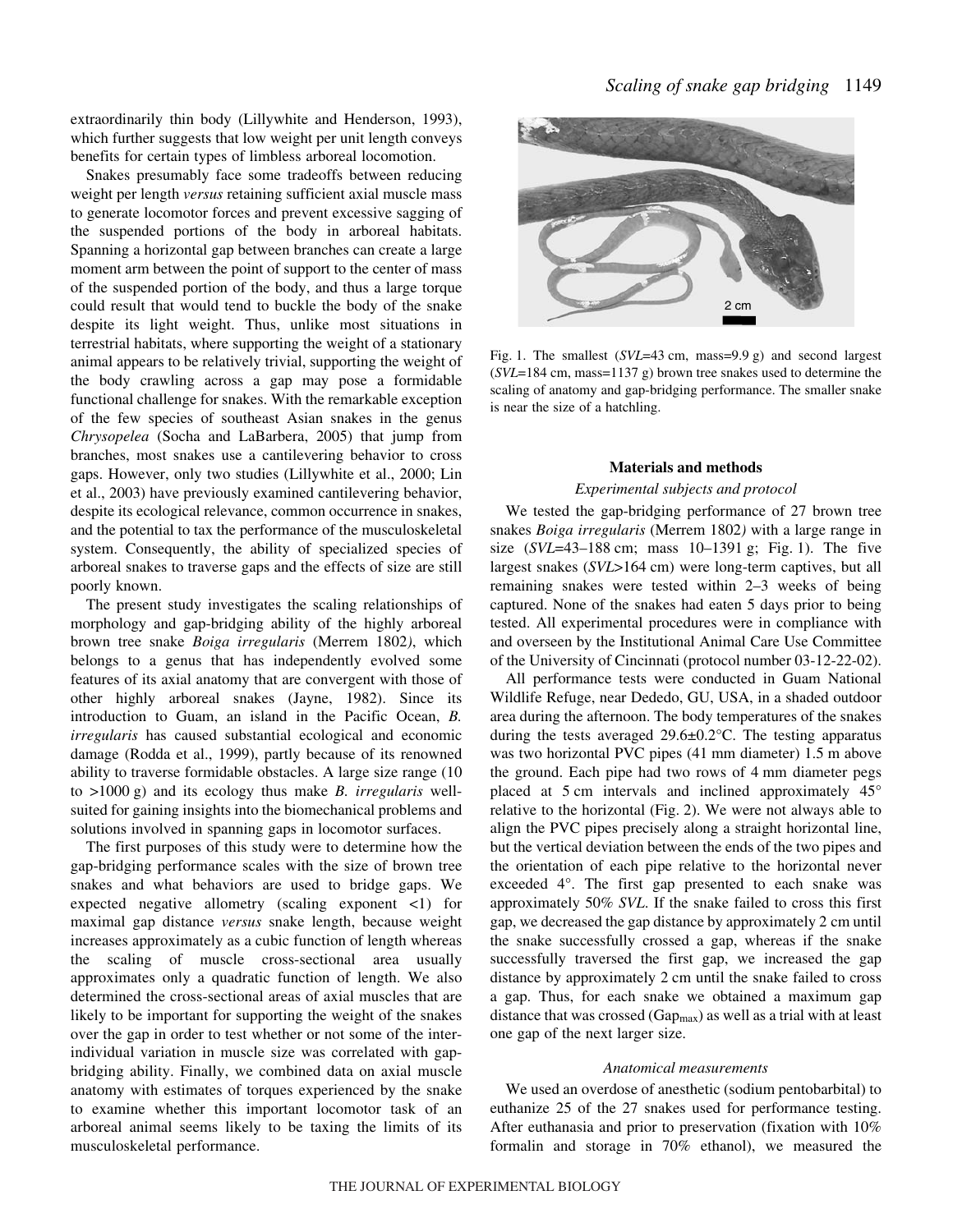

Fig. 2. Methods used to quantify the posture of the snake one frame before bridging a gap. The image is a tracing of a right lateral view of a video of a snake with *SVL*=57 cm crossing a 30 cm gap. The pegs in the large horizontal cylinder are inclined approximately 45° relative to the horizontal plane, and the tips of those in the foreground were oriented towards the camera. The origin of the coordinate system used for kinematic analysis was the top center end of the perch upon which the snake was initially placed. The longitudinal positions were measured or calculated for the most posterior location of the snake (*X*<sub>posterior</sub>), mid-way between the end of the initial perch and  $X_{posterior}$  ( $X_{mid-period}$ ) and the most anterior location of the snake that was underneath part of the initial perch or one of its pegs (third right peg from the edge in this example) so that upward forces could be applied  $(X_{\text{anchor}})$ . The *x* and *y* coordinates were digitized for the lowest location of the mid-dorsal line and center of mass (COM) for the portion of the body suspended in the gap between the two perches.

snout–vent length (*SVL*), tail length and total mass of the intact snake. We then cut the body and the tail into ten and two pieces, respectively. The lengths  $(\pm 5~\text{mm})$  and masses  $(\pm 0.1~\text{g})$  of these pieces were used to estimate the location of the center of mass (COM) measured from the snout of a straight snake (COMstraight). From cross sections through the preserved pieces at 10% and 50% *SVL*, we also measured cross-sectional areas of major epaxial muscles that in terrestrial snakes (Jayne, 1988) are dorsiflexors or lateral flexors (M=multifidus, SSP-SP=semispinalis-spinalis) or primarily lateral flexors (LD= longissimus dorsi, IL=iliocostalis). To facilitate comparing the cross-sectional areas among the four epaxial muscles within all individuals, relative cross-sectional areas (%) were calculated by dividing the cross-sectional area of a single muscle by the total cross-sectional area of the four muscles within each individual. To determine the origins and insertions of these axial muscles, we dissected two large (*SVL*>1.5 m) preserved specimens.

#### *Kinematics*

We used two digital camcorders (Sony DCR-HC42; New York, NY, USA; 30 images  $s^{-1}$ ) to videotape dorsal and lateral views of the performance of 24 individuals, but three additional individuals were only videotaped in lateral view because of a malfunction in the dorsal view camera. After each video sequence was deinterlaced and every other video field was saved as an avi video file using Adobe Premiere Pro version 7, we digitized coordinates from the avi files using MaxTRAQ version 1.89 (Innovision Systems, Inc., Columbiaville, MI, USA). The origin of the three-dimensional coordinate system used for kinematic analyses was at the top edge at the center of the initial perch adjacent to the gap (Fig. 2). The *x*-axis was parallel to the long axis of the horizontal pipes, and the *y* and *z* axes were in the vertical and horizontal planes, respectively.

Seven variables described the posture of the snake from the lateral view one image before the snake touched the perch on the far side of the gap being crossed. After digitizing points at approximately 5–10 mm intervals along the dorsal midline of the snake from its snout to the point of contact with the initial perch at the edge of the gap, we used the two-dimensional distance formula to estimate the anatomical length of the portion of the snake that was suspended. To estimate the location in the *x*–*y* plane of the center of mass of the portion of the body suspended over the gap (COM-gap), these middorsal coordinates were integrated with the length and mass data of the ten body sections of the snake that were measured prior to preservation. For the sake of simplicity, we assumed that the center of mass of each 1/10 section of the snake was on the mid-dorsal line and midway between its two ends. By combining the locations and masses of the complete 1/10 body sections that were suspended, and interpolating data for the portion of the snake's body between the edge of the gap and the posterior end of the last complete 1/10 body section, we estimated the  $x$  ( $X_{COM}$ ) and  $y$  ( $Y_{COM}$ ) positions of the center of mass of the snake over the gap (COM-gap). From these middorsal coordinates just before crossing the gap, we also determined the *x* ( $X_{low}$ ) and *y* ( $Y_{low}$ ) coordinates of the lowest point of the suspended portion of the snake's body (Fig. 2). Three longitudinal distances measured from the edge of the initial perch included: the most anterior point where the snake was able to press up against the initial perch or one of its pegs (*X*anchor), the most posterior part of the snake (*X*posterior), and the midpoint between the edge of the perch and the posterior end of the snake  $(X_{mid\text{-perch}})$  (Fig. 2).

To describe the trajectory of the head of the snake as it crossed the gap, we also digitized the *x*, *y* and *z* coordinates of the snout of the snake. We digitized most data at 100 ms intervals, but the end of a few sequences with rapid movement were digitized every 33 ms. We calculated the percentage of the time taken to cross the gap during which the snout of the snake was below  $(T_{\text{below}})$  or above  $(T_{\text{above}})$  the top edge of the horizontal pipes. We also determined the maximum ( $Y_{\text{max}}$ ) and minimum  $(Y_{min})$  height of the path traveled by the head as well as the *x* locations where these values occurred ( $X_{\text{ymax}}$  and  $X_{\text{ymin}}$ , respectively). The vertical  $(\Delta Y)$  and lateral  $(\Delta Z)$  excursions of the entire path traveled by the head were the differences between the maximum and minimum values of the *y* and *z* coordinates, respectively. To clarify whether the path of the snake narrowed as it approached the destination perch, we calculated values of  $\Delta Z$  for the first  $(\Delta Z_1)$  and second  $(\Delta Z_2)$ halves of each sequence. To facilitate pooling data from different individuals,  $Y_{\text{max}}$ ,  $Y_{\text{min}}$ ,  $\Delta Y$  and  $\Delta Z$  were converted to percentages of Gap<sub>max</sub> for each snake.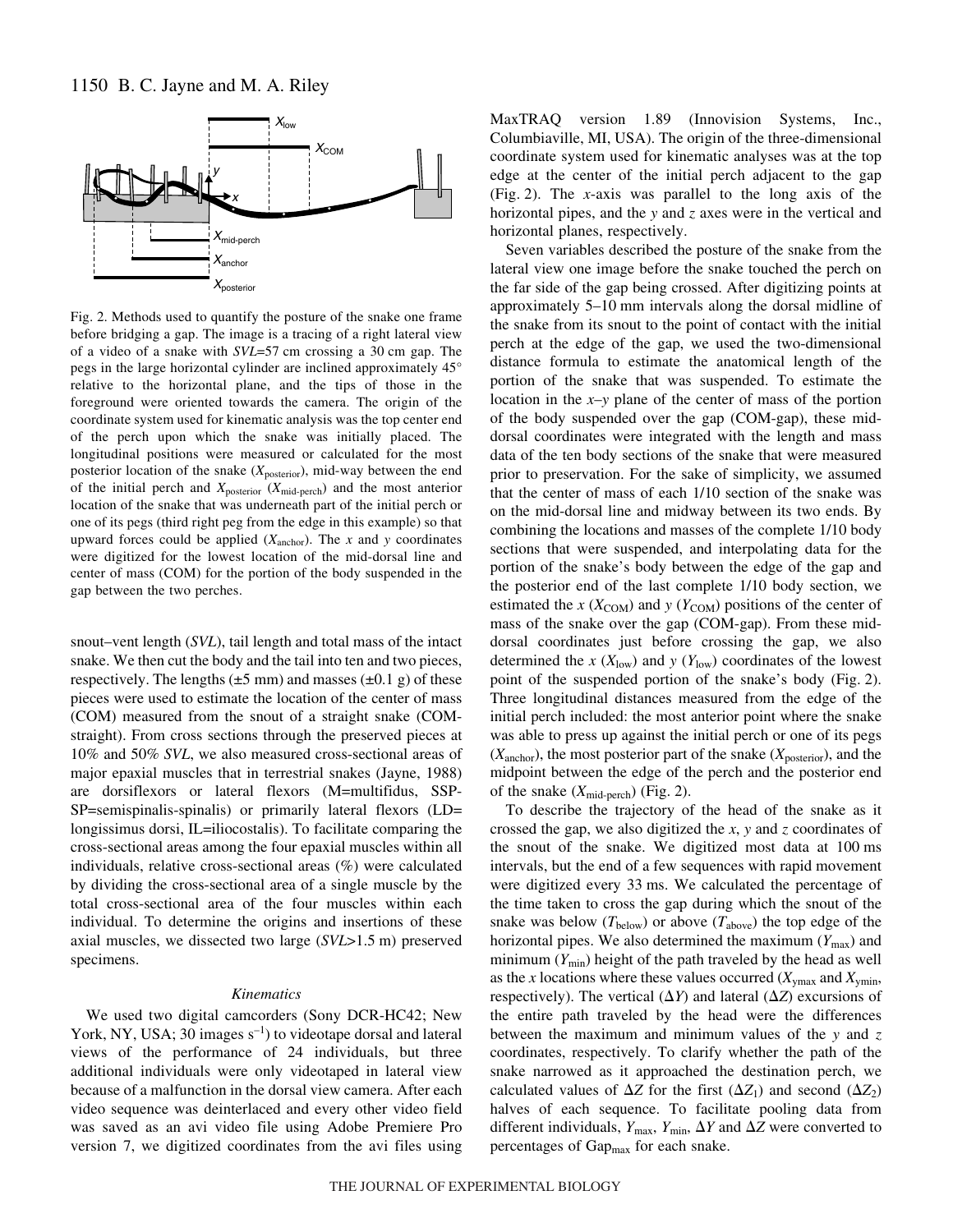![](_page_3_Figure_1.jpeg)

Fig. 3. Schematic right lateral view of the major epaxial muscles of the brown tree snake at mid-body. SSP-SP, semispinalis-spinalis muscle; M, multifidus muscle; LD, longissimus dorsi muscle; IL iliocostalis muscle. The colored areas indicate contractile tissue, the tendons are white, and the skeletal structures are gray. Vertebrae are numbered beginning at the anterior attachment site of a single segment of the SSP-SP, and five vertebrae (3-7) are not shown. The thin horizontal line represents the shelf formed by the pre- and postzygapophyses.

#### *Statistical analysis*

We used SYSTAT version 9 to perform statistical analyses. We log10-transformed all data before using least-squares regressions to determine the scaling relationships of morphology and performance. One of our major reasons for calculating the scaling regressions was to use them to determine if a snake performed unusually well (or poorly) or was unusually muscular for its size by calculating the residual values (difference between the observed and predicted values) and using them for additional analyses. When the primary goal of a regression analysis is prediction, least-squares regressions are often viewed as most appropriate (Sokal and Rohlf, 1995). In addition, the high values of  $r^2$  for most of our data suggest that the differences between using reduced major axis and least-squares regression for our data would be minor. All values are means  $\pm$  s.e.m., unless stated otherwise.

## **Results**

#### *Anatomy*

The longitudinal columns of the major axial muscles consisted of discrete segments that had a 1:1 ratio with the numbers of underlying vertebrae, but individual axial muscle segments spanned several vertebrae (Fig. 3). The most dorsal muscles for which cross-sectional areas were quantified were the semispinalis-spinalis (SSP-SP) and the multifidus (M)  $(Fig. 4)$ . A distinct triangular-shaped tendon gave rise to the fibers of the more dorsal head (spinalis) of the SSP-SP on its lateral surface, and the fibers of the multifidus arose mainly from the medial and anterior surface of this tendon. Most of the fibers of the multifidus inserted onto the lateral surface of the neural spine three vertebrae anterior to its origin and the lateral surface of the neural arch four vertebrae anterior to its origin (Fig. 3). A few additional fibers of the multifidus inserted onto the lateralmost portion of a neural arch five vertebrae anterior to its origin (Fig. 3). The length of the contractile tissue of the ventral (semispinalis) and dorsal (spinalis) heads of the SSP-SP both spanned 4–5 vertebrae, and the length of the long anterior tendon of the SSP-SP spanned 20–24 vertebrae. Thus, from origin to insertion a single segment of the SSP-SP could span as many as 29 vertebrae.

The fibers of the longissimus dorsi segments arose from the

prezygapophysis of a vertebra and extended anteriorly 4–5 vertebrae, whereupon they attached to a distinct tendinous arch (Fig. 3). The dorso-medial portion of the tendinous arch gave rise to a distinct tendon that connected to the semispinalis head of the SSP-SP as well as some diffuse connective tissue that contributed to a septum between the LD and SSP-SP and a connective tissue sheath that covered the superficial lateral surface of the SSP-SP. The ventral portion of the tendinous arch of the LD gave rise to a distinct tendon 7–8 vertebrae long that connected posteriorly to the dorsal head of the iliocostalis (IL). The more ventral and anterior head of the IL had contractile tissue approximately the same length as the posterior head (approximately 5 vertebrae), and its fibers were

![](_page_3_Figure_10.jpeg)

Fig. 4. Cross-sections at mid-body of the smallest (*SVL*=43 cm) and largest (*SVL*=188 cm) snakes. On the large section the major epaxial muscles for which cross-sectional area were determined are tinted blue (semispinalis-spinalis), yellow (multifidus), red (longissimus dorsi) and green (iliocostalis).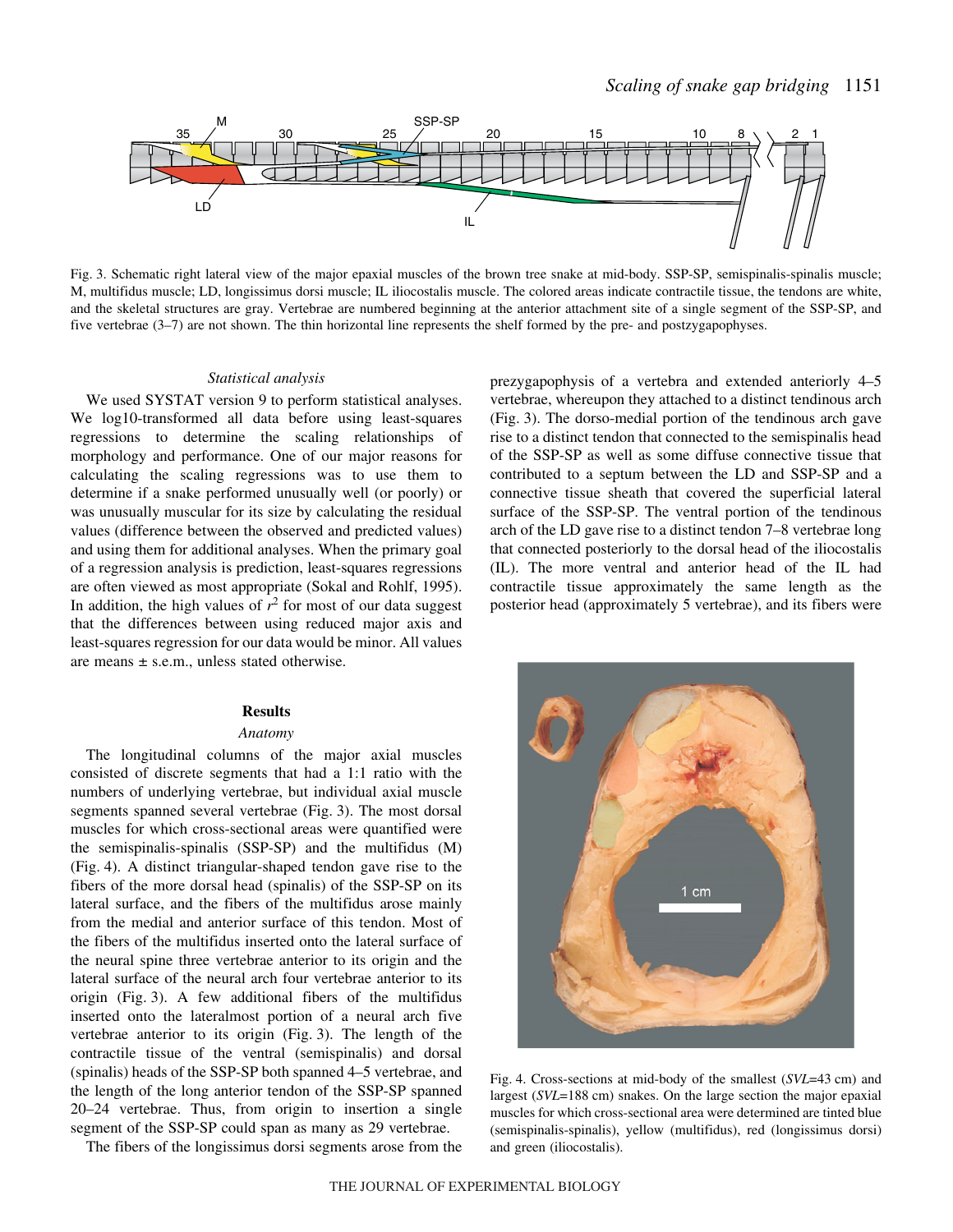## 1152 B. C. Jayne and M. A. Riley

discernable from the posterior head only by a faint constriction and very small length of connective tissue. The IL extended anteriorly for another 7–8 vertebrae *via* another very distinct but thin tendon that attached to the rib approximately one-third of its length from where it articulated with the vertebra. Thus, from the tendinous arch of the LD to the anterior attachment of the IL, 23–24 vertebrae were spanned by a single muscular segment. The ventral portion of the tendinous arch of the LD also contributed to diffuse connective tissue that formed a septum between the LD and IL.

At mid-body the mean values of relative cross-sectional areas were similar for the SSP-SP (27.8±0.9%), M  $(23.5\pm0.8\%)$ , LD  $(24\pm0.7\%)$  and IL  $(24.7\pm0.6\%)$  (Fig. 4). At 10% *SVL* the mean relative cross-sectional area of the IL  $(31.3\pm0.7\%)$  was relatively large, that of the LD was relatively small (19.9±0.6%), and those of the SSP-SP (25.4±0.8%) and M (23.4±0.6%) were similar to each other. The diameter of the neck of brown tree snakes is small compared to that at midbody (Fig. 1). Consequently, the cross-sectional areas of the axial muscle at 10% *SVL* were much smaller than those at 50% *SVL*, as indicated by mean values of the area at 10% *SVL* divided by those at 50% *SVL* of 46.8±3.0%, 51.2±3.5%,  $42.0 \pm 2.7\%$  and  $63.0 \pm 3.0\%$  for the SSP-SP, M, LD and IL, respectively.

The muscle cross-sectional areas at 50% *SVL* and total mass of the snakes had scaling coefficients with *SVL* greater than those expected from geometric similarity (Table 1). COMstraight of large snakes was slightly but significantly more posterior than that of smaller snakes, as indicated by a scaling coefficient greater than one.

### *Gap-bridging behaviors*

The snakes used two major behavioral modes to cross the maximal gap distances. Most commonly (85% of the trials) the snakes crawled across the gap by moving with little or no stopping as the anterior portion of the snake appeared nearly straight in a dorsal view (Fig. 5A). During this crawling behavior the portion of the body on the initial perch moved continuously in a pattern similar to the lateral undulatory mode of terrestrial snake locomotion (Jayne, 1986). The speeds of forward progression during the crawling mode were rather slow as the time to cross the gap commonly exceeded a few seconds. During the latter stages of crossing the gap, the body of the snake usually had a shallow S-shape in lateral view (Fig. 5A).

An alternative mode used by some (15%) of the snakes to cross the gap was performing a rapid lunge (Fig. 5B). Prior to performing a lunge, these snakes used lateral undulatory locomotion of the posterior portion of the body to extend a considerable length of the anterior body over the gap. Subsequently, the snakes flexed the suspended portion of the body into a series of conspicuous left and right bends, and the long axis of the suspended portion of the snakes was oriented upward at an angle as much as 45° relative to the horizontal (Fig. 5B). The snakes then rapidly propelled the head upward and forward by straightening the anterior region as the posterior portion of the body on the initial perch remained nearly

Table 1. Least-squares regression parameters of the scaling equations for log<sub>10</sub>-transformed values of anatomy and performance *versus snake size*

| y                                            | $\boldsymbol{N}$ | $Slope \pm 95\% CL$ | Intercept±95% CL   | $r^2$ |  |
|----------------------------------------------|------------------|---------------------|--------------------|-------|--|
| Mass $(g)$                                   | 27               | $3.427 \pm 0.268$   | $-4.766 \pm 0.539$ | 0.965 |  |
| Tail length (cm)                             | 27               | $0.862 \pm 0.097$   | $-0.370\pm0.195$   | 0.930 |  |
| COM-straight (cm)                            | 25               | $1.086 \pm 0.034$   | $-0.441\pm0.068$   | 0.995 |  |
| Vertebral height (cm)                        | 25               | $1.149 \pm 0.134$   | $-2.659 \pm 0.267$ | 0.923 |  |
| Muscle area at $10\%$ SVL (cm <sup>2</sup> ) |                  |                     |                    |       |  |
| SSP-SP                                       | 25               | $2.730 \pm 0.322$   | $-7.428 \pm 0.641$ | 0.930 |  |
| M                                            | 25               | $2.900 \pm 0.306$   | $-7.800 \pm 0.611$ | 0.944 |  |
| LD                                           | 25               | $2.681 \pm 0.396$   | $-7.437\pm0.791$   | 0.895 |  |
| IL                                           | 25               | $2.528 \pm 0.284$   | $-6.933\pm0.568$   | 0.936 |  |
| Muscle area at 50% $SVL$ (cm <sup>2</sup> )  |                  |                     |                    |       |  |
| SSP-SP                                       | 25               | $2.457 \pm 0.357$   | $-6.535 \pm 0.712$ | 0.898 |  |
| M                                            | 25               | $2.671 \pm 0.476$   | $-7.031 \pm 0.951$ | 0.854 |  |
| LD                                           | 25               | $2.677 \pm 0.462$   | $-7.031 \pm 0.923$ | 0.862 |  |
| $_{\rm IL}$                                  | 25               | $2.619 \pm 0.371$   | $-6.902\pm0.742$   | 0.903 |  |
| Area SP+M at $10\%$ SVL (cm <sup>2</sup> )   | 25               | $2.815 \pm 0.297$   | $-7.309 \pm 0.593$ | 0.944 |  |
| Area SP+M at 50% $SVL$ (cm <sup>2</sup> )    | 25               | $2.571 \pm 0.389$   | $-6.488 \pm 0.778$ | 0.890 |  |
| $X_{COM}$ (cm)                               | 21               | $0.818 \pm 0.125$   | $0.297 \pm 0.252$  | 0.903 |  |
| Torque (N m)                                 | 21               | $4.099 \pm 0.419$   | $-9.191 + 0.845$   | 0.957 |  |
| $Gap_{max}(cm)$                              | 27               | $0.818 \pm 0.128$   | $0.026 \pm 0.258$  | 0.873 |  |
| $X_{posterior}$ (cm)                         | 21               | $1.108 \pm 0.337$   | $-0.564\pm0.680$   | 0.713 |  |
| $X_{\text{anchor}}\left(\text{cm}\right)$    | 20               | 1.439±0.871         | $-1.751 \pm 1.744$ | 0.401 |  |

Regression coefficients are for the scaling equation logy=slope $\times$ log*SVL*+intercept; *P*<0.001, except for *X*<sub>anchor</sub> (*P*=0.002). *SVL*, snout–vent length; COM, center of mass; CL, confidence limits; SSP-SP, semispinalis-spinalis muscle; M, multifidus muscle; LD, longissimus dorsi muscle, IL, iliocostalis muscle.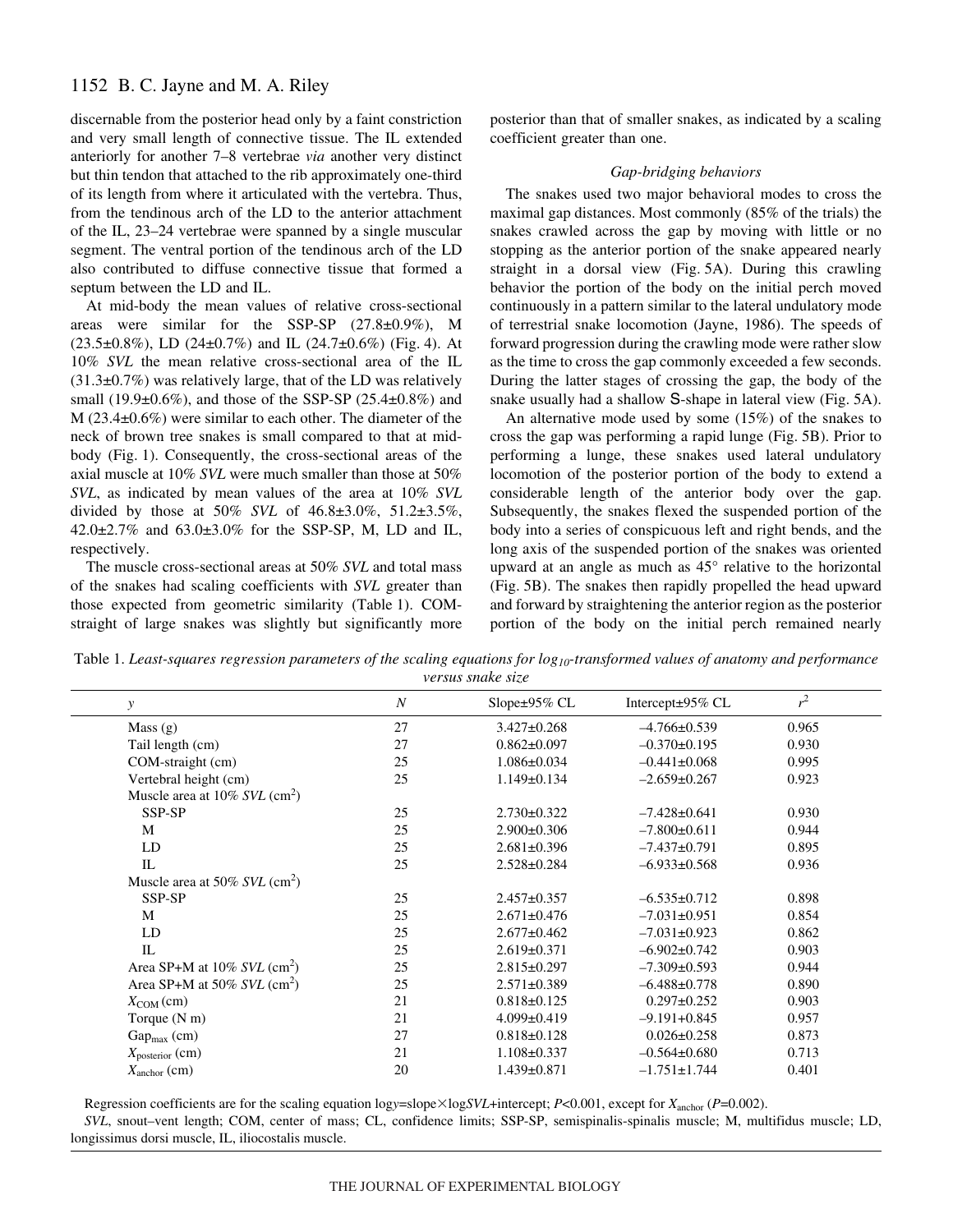![](_page_5_Figure_1.jpeg)

Fig. 5. Tracings from videotapes showing lateral (left) and dorsal (right) views of different gap-bridging behaviors. (A) Crawling behavior of a snake with *SVL*=136 cm crossing a 67 cm gap. (B) Lunging and tail wrapping behaviors of a snake with *SVL*=106 cm crossing a 52 cm gap. The most anterior anchor points in A and B are the fifth right peg and the third left peg from the edge of the initial perch, respectively. The white marks indicate intervals approximately one-eighth *SVL* along the body of the snake. The times before contacting the destination perch are to the left of each figure. The portion of the snake spanning the gap was nearly straight during crawling, whereas early in the lunge the body had several lateral bends that were later straightened. Videos of these behaviors can be viewed at http://bioweb.ad.uc.edu/faculty/ jayne/videos.htm.

stationary. Thus, unlike the crawling mode during which the portion of the body on the initial perch propelled the head forward, during the lunging mode most of the head movement resulted from changing the configuration of the suspended portion of the body in a manner similar to how snakes perform defensive and predatory strikes.

When bridging maximal gap distances, all but two of the snakes had at least one location beneath the initial perch or its side branches against which upward forces could be exerted (Figs 2, 5). Only four of the 27 snakes encircled the central portion of the initial perch by wrapping their tail more than 360° around it, and half of these individuals that did so also performed a lunge (Fig. 5B). Two additional individuals wrapped their tail around the initial perch as they used the crawling mode to cross the gap.

During the trials in which the snakes were confronted with a gap approximately 2 cm larger than their maximal gap distance, five individuals performed a lunge but only one of those individuals had performed a lunge when crossing its maximal gap distance. Thus, 30% of the snakes performed a lunge at least once for the successful and unsuccessful trials combined, and the probability of performing a lunge increased with increased gap distance. For these uncrossable gaps, the heads of all the individuals moved a minimum and average horizontal distance of 60% and  $92\pm3\%$  Gap<sub>max</sub>, respectively. Ten individuals traversed a distance  $\geq 100\%$  Gap<sub>max</sub>, but they slipped or bounced off the destination perch and hence were unable to cross the gap with their entire body.

## *Scaling of gap-bridging performance*

The maximum distances of the gap traversed scaled with negative allometry (Fig. 6, Table 1). The largest relative and absolute gap distances bridged were 64% *SVL* (*SVL*=43·cm) and 81 cm (*SVL*=165 cm), respectively. The size-corrected (residual) values of  $Gap_{max}$  with either a tail wrap or lunge (*N*=6) were significantly greater than those for crawling only (Fig. 6;  $t=4.22$ , d.f.=16, two-tailed  $P<0.001$ ). Five snakes (all <75 cm *SVL*) spanned gaps exceeding their values of COMstraight. The two snakes (*SVL*=135, 178 cm) that lacked a conspicuous anchor point on the initial perch, against which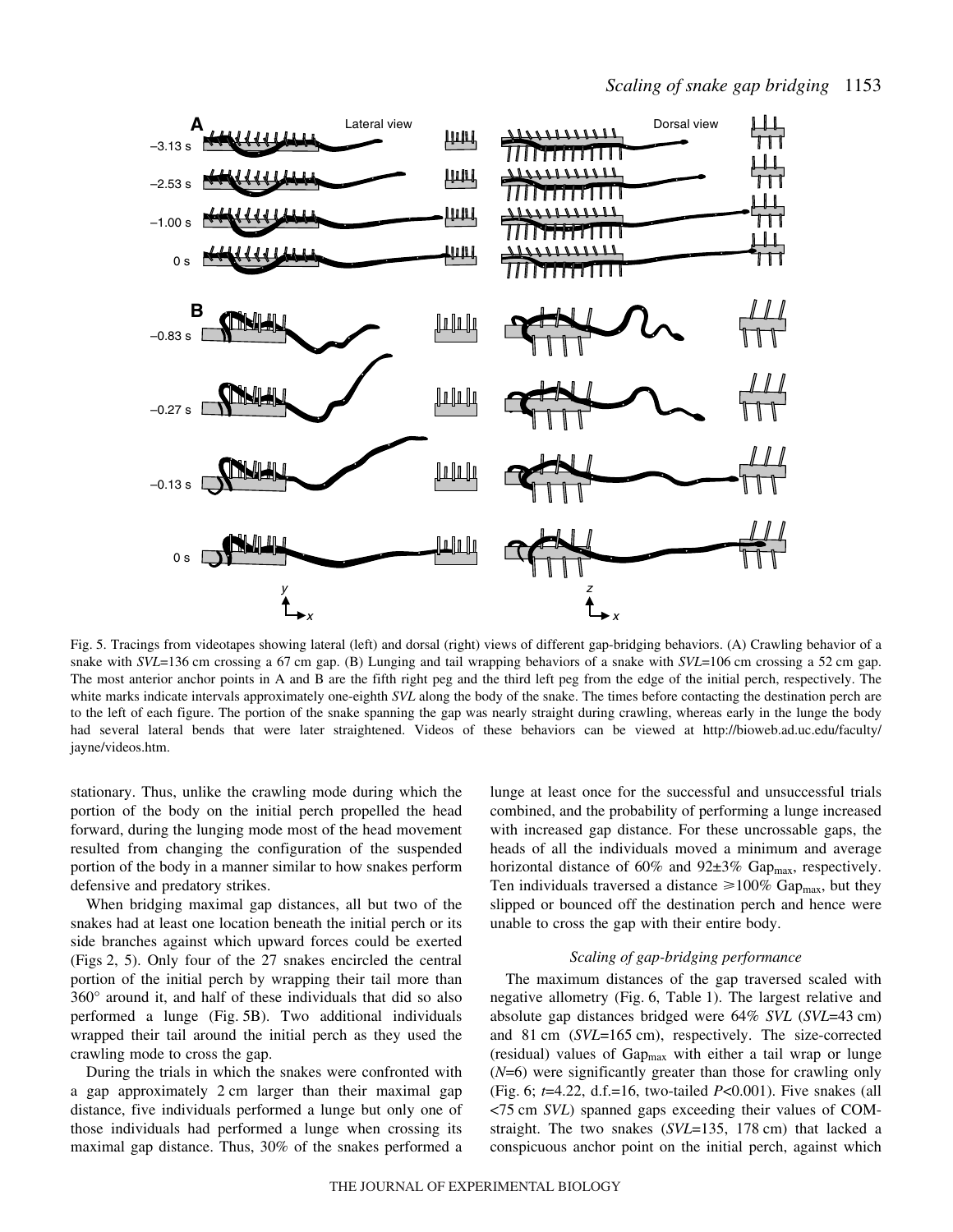![](_page_6_Figure_1.jpeg)

Fig. 6. The scaling of maximal gap distance crossed *versus* snake size. The solid line is the least-squares regression for  $log_{10}$ -transformed data, and the broken line indicates a 1:1 ratio of snake *SVL* and gap distance. Each symbol represents one snake. Circles indicate the crawling behavior (see Fig. 5A); triangles, lunging behavior; inverted triangles, tail-wrapping behavior. Squares indicate a lunge while the tail was wrapped around the initial perch (Fig. 5B). A solid symbol indicates that the snake had a conspicuous anchor point on the initial perch against which upward forces could be applied (Fig. 2), whereas a hollow symbol indicates the lack of such a point. See Table 1 for Time (s) Time (s)

they could push upward, had two of the lowest five values of size-corrected gap-bridging performance  $(Fig. 6)$ . The residuals of Gap<sub>max</sub> (predicted from *SVL*) were not significantly correlated with mass residuals (*r*=0.28, one-tailed *P*=0.079), but they did have some significant positive correlations with mid-body values of residual areas of individual epaxial muscles SSP-SP (*r*=0.25, *P*=0.114), M (*r*=0.48, *P*=0.008), LD (*r*=0.44, *P*=0.014) and IL (*r*=0.46, *P*=0.011), and the combined area of the dorsi-flexors, SSP-SP+M (*r*=0.40, *P*=0.24).

#### *Kinematics*

The initial forward speed with which snakes crawled across the gap was relatively steady, and then in most trials (20 of 23) the snakes moved very slowly for the last  $1-2$  s before contacting the destination perch (Fig. 7A). The head was beneath the top of the horizontal cylinder upon which the snake was crawling for on average 80±4.8% of the time taken to crawl across the gap. The low point of the path traveled by the head ( $Y_{\text{min}}$ ) averaged 24.7±4.4% of Gap<sub>max</sub> below the tops of the horizontal cylinders, and *X*ymin was near the midpoint  $(50.7 \pm 3.9\%)$  of Gap<sub>max</sub>.

The lateral component of movement for the path of the head while crawling across the gap was highly variable (Figs 7, 8). Alternating movements to the left and right were often visible, but both the wavelength and amplitude of these excursions varied considerably (Fig. 8). The values of  $\Delta Z$  over the entire path of the head while crossing the gap averaged  $20.1\pm2.8\%$  of Gap<sub>max</sub>. The average lateral excursion for the first  $(\Delta Z_1)$  and

![](_page_6_Figure_7.jpeg)

Fig. 7. The kinematics of a snake using the crawling behavior to cross a gap. (A) Forward (B) vertical and (C) lateral displacement of the snout of the snake *versus* time. The time intervals between successive points are all 100 ms. The snake touched the perch on the far side of the gap at 0 s. After moving forward with a nearly constant speed  $(-4.5)$ to  $-2.5$  s), the snake gradually slowed before reaching the destination perch. Gap distance, 38 cm; snake *SVL*, 65 cm.

second  $(\Delta Z_2)$  halves of the path traveled by the head across the gap were  $15.7\pm2.4\%$  and  $12.3\pm1.9\%$  of Gap<sub>max</sub>, respectively, and a paired *t*-test on these quantities supported the observation that the lateral excursion often decreased significantly as the snakes approached the destination perch (one-tailed *t*=1.79, *P*=0.043, *N*=24). In a few cases the head of the snake deviated remarkably little from a straight line, as seen in dorsal view  $(Fig. 8F)$ .

Although the body of the snakes sagged noticeably below the perch (Figs 2, 4), this vertical distance  $(Y_{low})$  was only a small fraction (7.9 $\pm$ 1.5%) of Gap<sub>max</sub>. The location of the low point of the mid-dorsal line of the snake just prior to bridging the gap was closer to the initial perch than to the destination perch (mean  $X_{\text{low}}$ =38.2±2.5%Gap<sub>max</sub>).

The observed lunges occurred after a failed attempt to use the crawling behavior to cross the gap. Thus, discontinuous forward movement was common before a lunge (Fig. 9A), and the snakes often made a loop as the head dipped down and then was repositioned for another attempt (Fig. 9C). For the head the average values of  $\Delta Y$  and  $Y_{\text{max}}$  during lunges were 63.6±15.0% and 16.7±6.3% of the gap distance, respectively.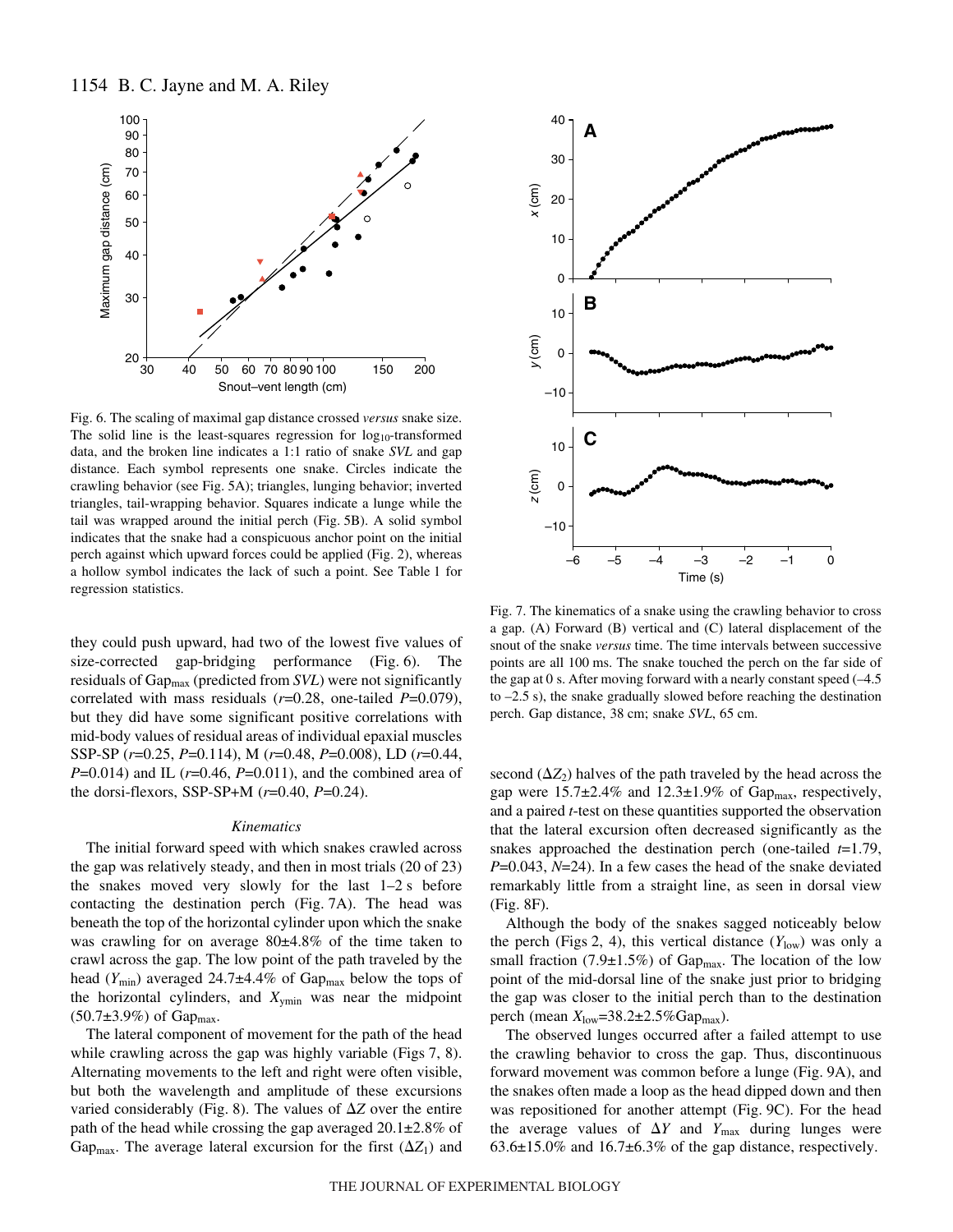For the lunge with the greatest value of  $Y_{\text{max}}$  (Fig. 9), the head moved down 15.1 cm in the  $0.2$  s prior to touching the destination perch, and the vertical velocity during the last 33 ms before contacting the destination perch was 133 cm  $s^{-1}$ . These values were a sizable fraction of those predicted for a freely falling object being accelerated by gravity for the same amount of time  $(19.6 \text{ cm}, 196 \text{ cm s}^{-1}, \text{ respectively}).$ Consequently, the lunging snakes either did little or were minimally effective in counteracting the acceleration due to gravity. Unlike the conspicuous vertical acceleration during a lunge, the forward velocity could be nearly constant over a substantial portion of the final downward trajectory. For example, in Fig. 9 the forward velocity at the top of the trajectory was  $62 \text{ cm s}^{-1}$  and 133 ms later (over a 33 ms

![](_page_7_Figure_1.jpeg)

interval) it was  $65 \text{ cm s}^{-1}$ , while the homologous vertical velocities more than quadrupled. Thus, some aspects of the kinematics of a lunge resembled those of a ballistic trajectory, and the head of the snake could hit the destination perch with sizable forward and vertical velocities.

#### *Distribution of mass and torque*

The following variables describe how the mass of the snake was distributed just prior to bridging the gap when the torque resulting from the weight of the suspended portion of the snake is likely to be the greatest (Fig. 2). The mass of the suspended

![](_page_7_Figure_6.jpeg)

Fig. 8. Variation in the paths traveled by the snout of snakes while crawling across a gap. (A,C,E) Lateral views and (B,D,F) overhead views. (A,B) Snake *SVL*=65 cm, gap distance=38 cm; (C,D) *SVL*=54 cm, gap distance=30 cm; (E,F) *SVL*=87 cm, gap distance=38 cm. The time intervals between successive points are all 100 ms. The end and top center of the initial perch are at the origin of the *x*, *y* and *z* axes.

Fig. 9. The kinematics and the path traveled by a snake using the lunging behavior to cross a gap. (A) Forward and (B) lateral displacement *versus* time, and (C) a lateral view of the path traveled by the snout of the snake (*SVL*=106 cm) while crossing a 52 cm gap. The times between the last thirteen successive points are 33 ms; all other time intervals between successive points are 200 ms. The snake touched the perch on the far side of the gap at  $0s$ . Different colored symbols indicate four attempts to bridge the gap, for which only the last was successful. The rapid forward and vertical velocities (slope) within the last 0.5 s indicate when the snake lunged. The end and top center of the initial perch are at the origin of the *x*, *y* and *z* axes.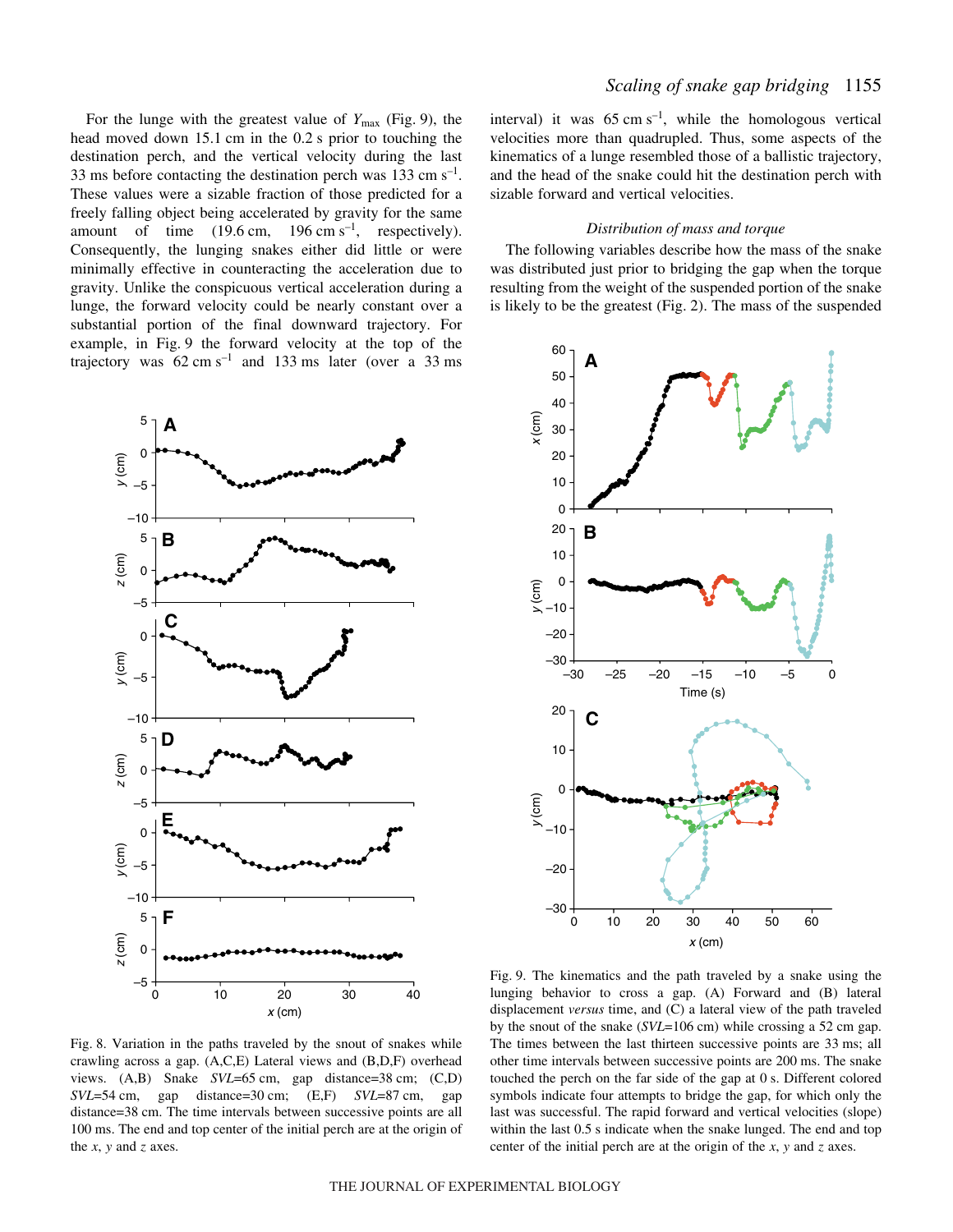portion of the snake ranged from 5 g (*SVL*=43.5 cm) to 477 g (*SVL*=188·cm), and the mass of the suspended portion of the snakes ranged from 38% to 140% of the mass of the snake that was on the initial perch. All three of the snakes for which the suspended mass exceeded the mass on the perch performed the lunging behavior, and after excluding all lunging snakes, the suspended mass divided by the mass on the perch averaged 69±3.9% (*N*=21).

For the snakes not performing lunges, the torques resulting from the weight of the suspended portion of the snakes (times  $X_{COM}$ ) ranged from  $0.005$  to  $1.67$  N m, and the scaling coefficient of these torques with *SVL* was almost exactly 4 while  $X_{COM}$  scaled with negative allometry (Table 1). The average locations of the COM-gap in the *x* and *y* directions were  $48.1\pm0.7\%$  and  $-5.6\pm1.0\%$  of Gap<sub>max</sub>. The location of the COM of the suspended portion of the snake was only above the surface of the perch in two of 25 trials, and these two values were both less than 1 cm above the perch.

For the portion of the snake on the initial perch  $(Fig. 2)$ , neither the scaling coefficient of  $X_{\text{anchor}}$  nor that of  $X_{\text{posterior}}$  was significantly different from the value of 1 expected from isometry (Table 1). The values of *X*<sub>posterior</sub> exceeded those of gap distance in 61% of the trials. For snakes that crawled across the gap with an anchor point on the initial perch and for which COM was determined (*N*=20), the average mechanical advantages of  $X_{\text{anchor}}$  and  $X_{\text{mid-period}}$  relative to  $X_{\text{COM}}$  were  $0.77\pm0.11$  and  $1.07\pm0.06$ , respectively, and most of these quantities lacked high correlations with both *SVL* (*r*=0.48, *P*=0.032; *r*=0.27, *P*=0.256, respectively) and the size-corrected values of Gapmax (*r*=0.02, *P*=0.43; *r*=0.02, *P*=0.28, respectively). Thus, extending the body more posteriorly along the initial perch did not appear to facilitate gap-bridging performance.

A direct method for accurately determining the center of mass of the snake on the initial perch was not available because the bodies of the snakes in this region usually had complicated three-dimensional configurations. Thus,  $X_{mid-perch}$  was used as a crude estimate of the COM of the snake on the initial perch, and this was multiplied by the weight of the snake's body on the initial perch to estimate the torque that may be available to prevent the snake from pitching downward as it crossed the gap. The resulting ratio of this quantity to the torque calculated for the suspended portion of the body averaged  $171\pm17\%$ , and it had only a marginally significant positive correlation with *SVL* (*r*=0.38, one-tailed *P*=0.045). This ratio was more than 100% in 17 of the 21 snakes that crawled across the gap and for which COM could be determined. Thus, the weight of the snake on the initial perch often may be sufficient to serve as a counterweight to prevent the snakes from pitching downward as they cantilever while crossing a gap.

#### **Discussion**

#### *Limits to performance*

To cantilever the body when crossing a gap, the snakes must prevent buckling of the body from the torque created by the weight of the suspended portion of the body. The anatomical data can be used with estimates of the torque on the suspended portion of the snake to estimate the force and muscular stress required to prevent excessive ventral flexion of the vertebrae at the edge of the initial perch. Electromyographic studies of other colubroid snakes have found that both the multifidus (M) and semispinalis-spinalis (SSP-SP) muscles can dorsiflex the vertebral column (Jayne, 1988). The longest lever arm through which these muscles are likely to act is the dorso-ventral distance from the dorsal edge of the neural spine where they attach *via* a common tendon and the centrum of the vertebra (see scaling equation for vertebral height in Table 1). Assuming that all of the tendons of the SSP-SP can transmit tension longitudinally within the cable-like structure that they form, then the contractile tissue at remote longitudinal locations could contribute to the longitudinal forces that oppose ventral flexion of the vertebrae. A cross-section through a single location along the length of the snake only includes the contractile tissue from five adjacent SSP-SP segments, whereas the tendons contribute to a total longitudinal span of 29 vertebrae for a single  $SSP-SP$  segment (Fig. 3). Thus, multiplying the cross-sectional area of the SSP-SP from a single cross-section by a factor of 5.8 corrects for the potential contribution of contractile tissue not in that cross section, and the analogous correction factor for the multifidus crosssectional area is 1.67.

The following example uses the assumptions above to illustrate the calculation of muscular stress for the longest snake, which had  $SVL=188$  cm and suspended 477 g  $(4.67 \text{ N})$ over the gap with its COM located 36 cm from the initial perch. The resulting torque of  $1.67 \text{ N}$  m divided by a vertebral height of 1.02 cm yields a longitudinal input force of 164 N. The areas of the SSP-SP and M on one side of a single cross section were 0.13 and 0.17  $\text{cm}^2$  (Fig. 3), respectively, and their combined area for the left and right sides (assuming bilateral activity) and corrected for segmental lengths was  $2.08 \text{ cm}^2$ . Thus, the estimated stress on the SSP-SP+M for this individual was 791 kN  $m^{-2}$ .

For the 21 snakes that crawled across the gap and for which muscle cross-sectional areas were measured, the average estimated stress of the SSP-SP+M was  $728\pm50$  kN m<sup>-2</sup>. The size-corrected values of maximal gap bridging distance were positively correlated with the estimates of muscle stress (*r*=0.55, one-tailed *P*=0.005). Although the contractile physiology of the epaxial muscles of snakes is poorly known, *in vitro* measurements of the maximal isometric stress during tetanic contraction of fast twitch glycolytic limb muscles of lizards at 30 $^{\circ}$ C are approximately 200 kN m<sup>-2</sup> (Marsh and Bennett, 1985; Marsh and Bennett, 1986).

The biologically unrealistic values of muscle stress estimated for the gap bridging of brown tree snakes could be the result of several possible reasons. First, if the input lever arm used to calculate the longitudinal input force is too short, then the estimate of input force and stress would be inflated. However, using the entire height of the vertebra seems likely to overestimate rather than underestimate the relevant lever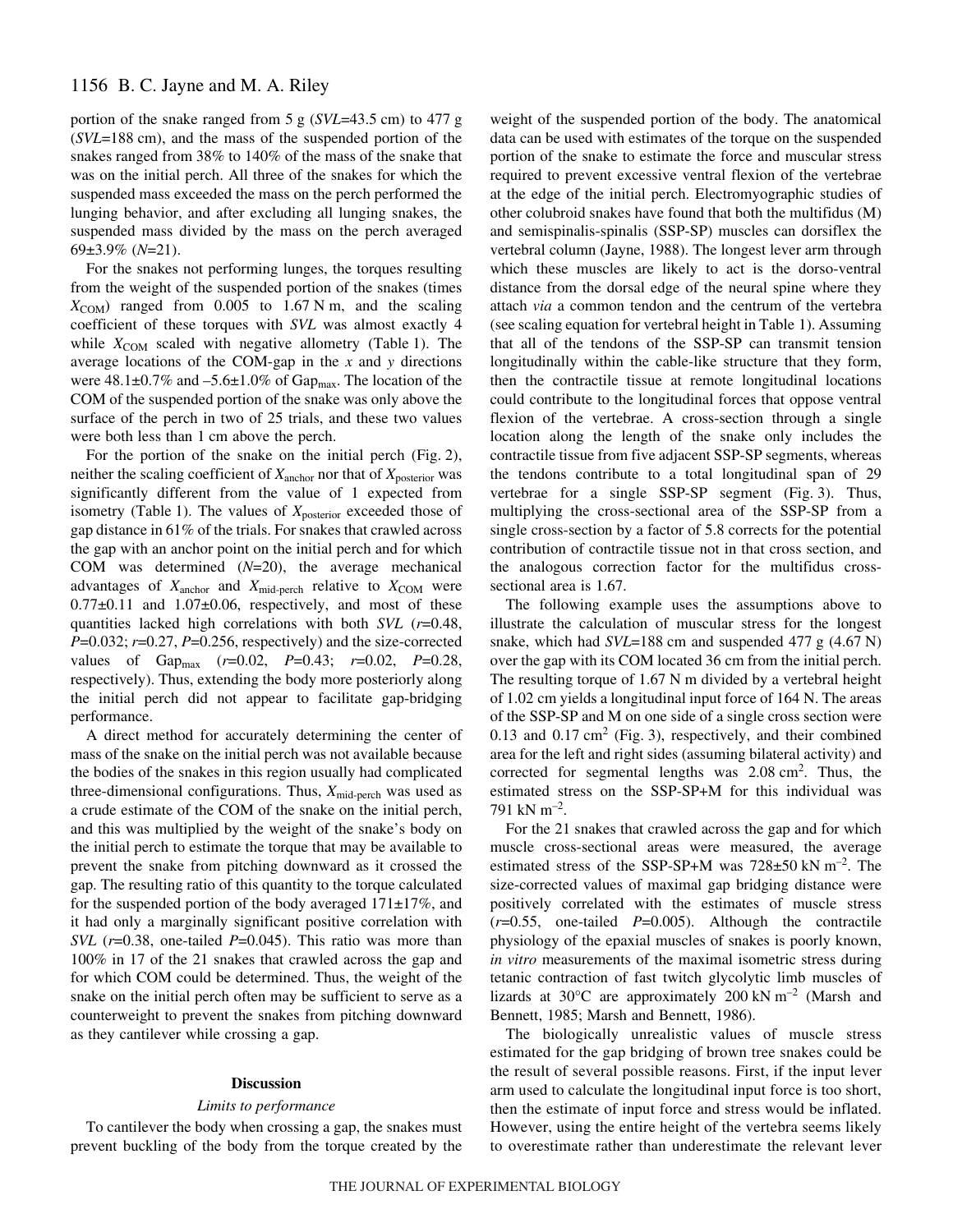arm length. Second, if muscles besides the SSP-SP and M resist ventral flexion of the vertebrae, then the resulting underestimate of cross-sectional area would inflate the estimate of muscle stress. However, the only available EMG data suggest that the SSP-SP and M are the primary dorsiflexors of snakes (Jayne, 1988). Additionally, even if the LD and IL could contribute directly to the force needed to oppose ventral flexion, this would only increase the cumulative effective cross-sectional area by a factor of approximately 1.5, which is still too small to obtain a realistic value of muscle stress. Third, if the vertebrae were maximally flexed, then the ligaments and skeleton could bear the load without muscle activity. However, substantial ventral flexion was usually not apparent in the body of the snake at the edge of the initial perch (Figs  $2, 5$ ), and preliminary observations manipulating the body of intact, anaesthetized, relaxed brown tree snakes revealed that a 90° ventral arc can occur with only ten vertebrae. Fourth, if snakes moved continuously over the edge of the initial perch, then force production could be enhanced as a result of activating SSP-SP and M muscles as they lengthen, rather than only activating the muscle isometrically. However, many snakes were nearly stationary before they contacted the destination perch. Finally, perhaps the axial muscles could generate longitudinal compression, which might press the flat articulating surfaces of the vertebrae against each other in such a way that vertebral mobility is limited compared to that of a relaxed snake. Even if accounting for all of these factors reduced the estimate of muscle stress to one-third of that calculated from simplistic modeling, the resulting value would still suggest that this system may be performing near a physiological maximum.

Two observations besides the estimates of muscle stress suggest that supporting the weight during the gap bridging may be taxing the physiological capacity of the brown tree snakes. First, many snakes trembled noticeably during the final stages of bridging a gap. Second, the overall size (*SVL*) by itself accounted for a very large fraction (87%) of the variance observed in maximal gap distance, which suggests that the behavioral motivation of the snakes was not appreciably decreasing the predictive value of size and physiological capacity for this measure of whole animal performance.

Besides the body needing to be sufficiently rigid to prevent buckling, the snakes must balance the suspended portion of the body with the posterior portion of the body on the initial perch to prevent pitching down into the gap. The posterior part of the snake that is supported by the initial perch may often suffice to serve as a passive counterweight to balance the suspended portion of the snake. In four of the trials, however, the weight of the snake and its location on the initial perch were unlikely to create a sufficient counterweight. Some simple and widely performed behaviors such as passing the body beneath the side branches of a perch or wrapping the tail around the initial perch (Fig. 5) are active mechanisms by which snakes could generate additional vertical forces. Thus, bridging gaps can create the additional demands on the axial muscles of pushing up against branches or gripping them in order to balance the snake from fore to aft.

The mechanical demands of static loading during the gap bridging of arboreal snakes seem severe and likely to present an interesting contrast to terrestrial limbed animals, for which supporting the weight under static conditions appears trivial compared to the loads that are encountered during high speed locomotion or jumping (Biewener, 2005; Dutto et al., 2004; Marsh, 1988; McGowan et al., 2005; Olson and Marsh, 1998; Weyand and Davis, 2005). The system of snakes bridging gaps is also intriguing for the very direct tradeoffs that may be present between the benefit of increasing the amount of muscle to generate sufficient force to support the body of the snake while balancing the cost of increasing the load from the weight of the snake that must be supported. The brown tree snakes increased epaxial muscle size appears to enhance gap-bridging performance since some of the residual values of muscle-crosssectional areas were positively correlated with maximum gap distance. However, the interindividual variation in stoutness within brown tree snakes is small compared to that among different species. For example, for an ecologically and phylogenetically diverse assemblage of 21 neotropical snake species including boas, pit vipers and colubrids, the mass of snakes after correcting for length varies by more than twentyfold (Guyer and Donnelly, 1990).

All snakes are light for their length compared to limbed animals, but brown tree snakes are even lighter for their length compared to many species of snakes such as rattle snakes, semi-arboreal vipers and some colubrids (Rodda et al., 1999). However, some arboreal genera of snakes such as *Imantodes* and *Oxybelis* that are even more attenuate than *Boiga* have anterior tendons of the SSP-SP as long as 37 vertebrae (Jayne, 1982). If these arboreal snakes do indeed activate all of the SSP-SP muscles with anterior tendons that cross a joint in such a manner that prevents excessive sagging, this represents an interesting architecture in which serially homologous muscles may contribute to the effective cross-sectional area of muscles without increasing the bulk of the snake at a given longitudinal location.

Besides bridging gaps, *Boiga* use their anterior body to kill large prey by constricting them, which is unlike some of the most attenuate groups of arboreal snakes such as *Imantodes*, *Oxybelis* and *Ahaetulla*. In contrast to these very light-bodied arboreal groups of snakes, most snakes that constrict their prey have robust axial musculature and short tendons that may facilitate generating large longitudinally localized amounts of force and forming the tight coils needed during constriction (Jayne, 1982). Some of the features of axial morphology that enhance constriction also may facilitate gripping perches firmly. Different reliance on weight reduction and draping loosely across thin branches *versus* great strength and firmly gripping perches may partly explain the lack of uniform vertebral shape and other anatomical features of arboreal specialists (Johnson, 1955). Several constricting species of terrestrial and semi-arboreal snakes have cantilevering abilities that compare favorably with those with highly arboreal snakes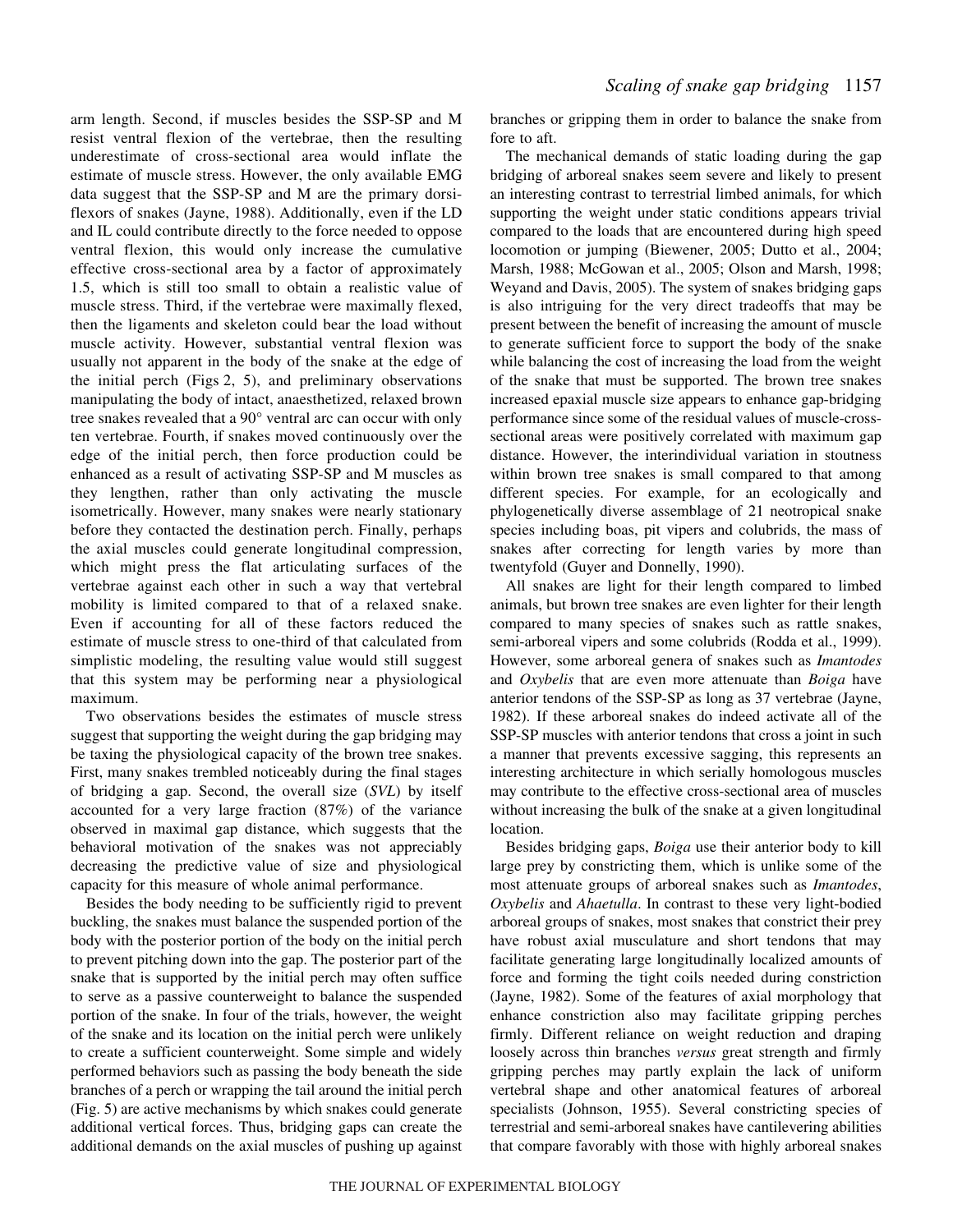## 1158 B. C. Jayne and M. A. Riley

(Lillywhite et al., 2000). Perhaps some of the requirements for effective constriction and gripping have constrained the evolution of light weight to length, tendinous elongation in the axial muscles and the shape of vertebrae of *Boiga*.

When using lunging to bridge a gap, another important task is grasping the destination perch, and the brown tree snakes were very adept at doing this by forming a distinct ventral bend just posterior to the head. One unanticipated feature of the axial anatomy of the brown tree snakes was that the anterior IL had a much greater size than the other major epaxial muscles at 10% *SVL*. Unfortunately, the limited studies on the sizes of the epaxial muscles of snakes have not described longitudinal variation in muscle size, nor do they permit clear generalizations regarding differences between constricting and non-constricting snakes (Jayne, 1985; Lourdais et al., 2005; Ruben, 1977), but an electromyographic study found that the SSP-SP, LD and IL are all active during constriction (Moon, 2000). Perhaps the large anterior IL serves the dual function of increasing force during constriction as well as creating a strong hook-like structure that catches branches after spanning a gap.

## *Evolution of gap bridging and gliding behaviors of snakes*

One of the most spectacular locomotor behaviors of arboreal snakes is that of snakes in the genus *Chrysopelea*, which launch themselves from branches and either glide to the ground or land on other branches (Socha, 2002; Socha, 2006; Socha and LaBarbera, 2005; Socha et al., 2005). One puzzling feature regarding the evolution of this behavior is what circumstances might prompt an animal high in the canopy to propel itself from a supporting branch when it still does not have the ability to glide. The lunging behavior of the brown tree snakes crossing large gaps may be just such a circumstance. Using momentum can allow the snakes to bridge a gap that would probably not be possible if the snake only used a cantilevering behavior in which it was capable of briefly maintaining its balance in a static position. This switch in behavior is akin to human rock climbers using dynamic moves to reach a hand hold that would otherwise be impossible to reach (Long, 2004).

Although the trajectory of the head in some lunges of the brown tree snakes closely resembled a ballistic trajectory, lunges that failed to reach the destination perch usually had a sufficient grip on the initial perch so that the snake did not fall to the ground. Thus, brown tree snakes accrue the benefit of traversing a larger gap by performing a lunge, without an attendant risk of falling after a failed attempt. Another interesting functional and evolutionary transition is that point at which a snake may completely release its hold and use a ballistic trajectory of its entire body to cross a gap. Besides jumping from branches to initiate a glide (Socha, 2006), *Chrysopelea* species jump across large horizontal gaps (J. J. Socha, personal communication), but they simply crawl across smaller gaps (B.C.J., personal observation). A rule of thumb for brown tree snakes may be to use lunges when the mass of the body needed to span a gap exceeds the mass of the body on the initial perch, and it would be very interesting to determine if *Chrysopelea* species perform jumps to cross horizontal gap under similar circumstances.

The lunge of the brown tree snakes resembles the generalized predatory and defensive striking behaviors of terrestrial snakes, which are initiated by forming a left and right lateral bend that are subsequently straightened. In contrast to the brown tree snakes, the most common jumping behavior of *Chrysopelea* involves one major lateral bend of the snake. Although the loop formed by the body of *Chrysopelea* prior to jumping is in a vertical plane, the loop is made by lateral flexion rather than dorso-ventral flexion (Socha, 2006). Thus, the motor pattern used by brown tree snakes seems unlikely to be novel, although the context in which it is being performed is novel, whereas *Chrysopelea* appears to have evolved a novel motor pattern that is associated with its novel ballistic mode of locomotion. Although different in the details, the use of lateral flexion and straightening rather than dorso-ventral movements for propulsion during ballistic behaviors of both *Boiga* and *Chrysopelea* may be a result of the need to maximize power by recruiting the large lateral flexor muscles (Fig. 3) and bending the vertebral column in a direction that can maximize the strain of these muscles.

*Chrysopelea* and brown tree snakes must also counteract the tendency of the body to topple by rolling (rotating) about the long axis of the branch supporting the snakes as they suspend a large portion of the body in preparation for a jump or lunge. Prior to jumping, effectively all of the suspended portion of *Chrysopelea* consistently forms a J-shaped loop that is below the perch, whereas the amount of the body of the brown tree snake prior to a lunge that was below the supporting perch was highly variable. Perhaps the laterally oriented branches on the perches that we used facilitated the ability of the brown tree snakes to avoid toppling over. In contrast to the posture used by the brown tree snakes in preparation for a lunge, during crawling across gaps the vast majority of the body, the COM and the path traveled by the head were all below the perch that was supporting the snake. Thus, in some circumstances, both *Chrysopelea* and brown tree snakes appear to use body positions that enhance the stability for long axis rotation, and moving with the COM below a perch is a strategy that is used in other arboreal vertebrates such as sloths and brachiating primates.

#### *Integrating sensory information with motor control*

For an animal to traverse obstacles successfully, sensory information must be integrated with motor control. Thus, an arboreal snake encountering a gap between perches needs to detect sensory information indicating whether the gap is crossable given the snake's length and its physiological capacities. Most of the large body of research on the perception of actions that are possible in an environment (affordances) involves humans (Gibson, 1986). Some examples of the many affordances that humans can perceptually determine include the largest crossable gap in a locomotor path (Mark et al., 1999), what is reachable and what is not (Carello et al., 1989), the smallest openings through which walking is possible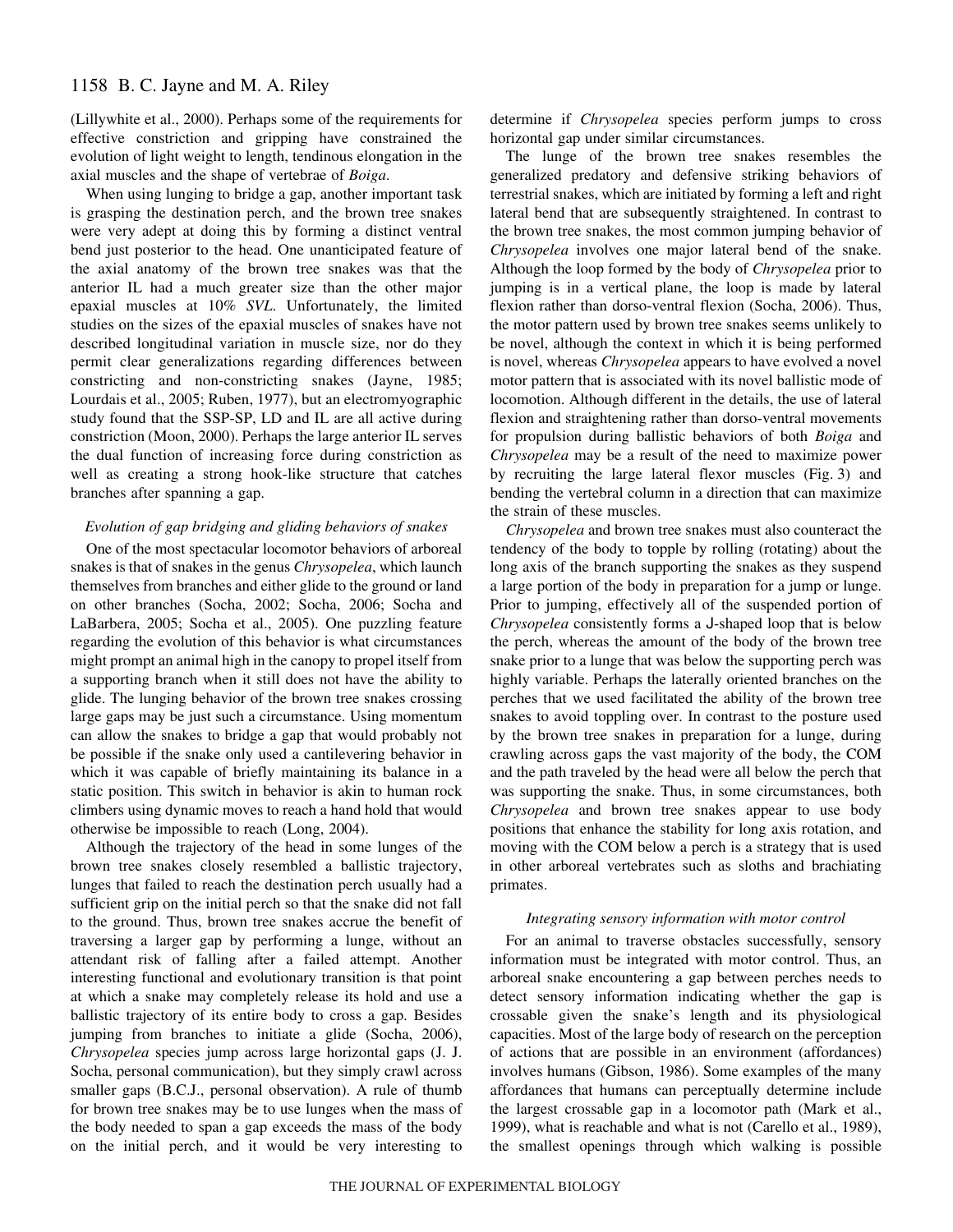(Warren and Whang, 1987), and even visually perceiving stair heights that are that are energetically optimal (Warren, 1984). The limited data available on the affordances of non-human species suggest that several other phylogenetically diverse species, such as toads (Lock and Collett, 1979) and praying mantis (Iwasaki, 1991), are equally sensitive to critical animal–environment relations that limit possible actions. Thus, many of the affordances perceived by animals are more complex than simply the size of the animal relative to some dimension in the environment.

If an animal perceives that some obstacle is not crossable, then it simply may not initiate a movement or it may move away from an impassable obstacle, as toads do when confronted by a variety of gaps (Lock and Collett, 1979). The behavioral mode may also change for different types of crossable obstacles. For example, toads walk into and out of shallow gaps, whereas they hop across deeper gaps (Lock and Collett, 1979). When confronted by a gap that was uncrossable by only 2 cm, the brown tree snakes usually moved a considerable distance across the gap instead of refusing to move. However, we did not expose most of the snakes to a gap considerably larger than could be crossed.

When confronted with a gap in the locomotor surface, animals commonly perform a variety of exploratory behaviors such as head movements and visually scanning the gap (human) (Mark et al., 1999) or moving the legs and antennae in the gap (walking stick insects) (Blaesing and Cruse, 2004). Regardless of whether the intent of the brown tree snake is to explore or to initiate crossing, the initial movements of the snakes into the gap can provide additional sensory information about whether or not the gap is crossable. For brown tree snakes, the importance of visual information *versus* proprioceptive information for determining crossability is presently unknown. Large eyes in snakes are correlated with both nocturnal habits and arboreal habitats (Caprette, 2005). *Boiga* species have large eyes and are strongly nocturnal (Rodda et al., 1999), but their visual acuity may not be particularly high compared to some other snake species (Caprette, 2005). For the crawling behavior, brown tree snakes might simply extend their bodies horizontally until they are no longer able to do so, which would suggest a relatively greater influence of proprioceptive than visual information.

The need to integrate sensory information with motor control does not end once a snake detects a crossable gap. The head and anterior portions of the snake must be controlled precisely to contact the next perch, which is often a small target (41 mm diameter in our study). Under variable performance conditions such precise levels of control usually cannot be achieved without using sensory feedback. When moving with high speed and approaching a surface on which an animal intends to land (such as a perch) or with which the animal intends to collide (such as a prey), many species appear to exploit optical variables that specify time-to-contact with the surface and related variables that specify the severity of the impending contact with the surface (Lee and Reddish, 1981; Lee et al., 1991; Wagner, 1982). The time-derivative of

## *Scaling of snake gap bridging* 1159

the optical variable *tau* (*tau-dot*), which is the ratio of the optical angle subtended by a surface or object to the rate of optical expansion of the surface or object, is an example of the latter kind of optical variable (Lee, 1976). Moving so that *taudot* is slightly greater than 0.5 ensures a 'softer' collision (i.e. colliding while decelerating) with the object or surface. Research on humans indicates that when running (Wann et al., 1993) or reaching (Hopkins et al., 2004) towards a target, the final deceleration phases of the movement that result in homing in on the target are controlled using a '*tau-dot* strategy'. Similarly, the head of rattlesnakes decelerates substantially before contacting the prey during a rapid predatory strike (Kardong and Bels, 1998). Somewhat unexpectedly, the head of the brown tree snake barely decelerated during some lunges, suggesting a sensory-control strategy different than a tau-dot strategy.

## *Conclusions*

In summary, for well over a 100-fold range of mass, the maximum distance of horizontal gaps bridged by brown tree snakes scaled with negative allometry, but snakes of all sizes were still able to cross gaps that were a large fraction (>40%) of their snout–vent length. The behaviors of lunging across the gap and/or wrapping the tail around the initial supporting perch were correlated with significantly greater size-corrected values of maximum gap bridging performance. When the snakes simply crawled across the gap slowly without a lunge, most of the suspended portion of the snake was below the supporting perch, which seems likely to enhance the stability of the snake. Even though the body of brown tree snakes is light per unit length, the torque resulting from the weight of the suspended portion of the snake was very large as a result of the large moment arm created by holding the body almost horizontally. Thus, unlike most terrestrial limbed animals, the mere act of supporting the weight of the snake seems likely to be taxing the physiological capacity of the epaxial muscles needed to prevent the body of the snake from buckling. The lunging behavior of brown tree snakes, during which the snake retains a hold on the initial perch, may be analogous to one of the key evolutionarily innovations involved in the evolution of the remarkable launching and gliding behaviors of snakes belonging to the genus *Chrysopelea*.

The research in Guam was only possible because of the generous sharing of knowledge, provision of facilities, and collecting of snakes by G. Rodda (director), R. Bischof (research manager) and the staff of the USGS Brown Treesnake (BTS) project; G. Deutscher (director) and the staff of the Guam National Wildlife Refuge; D. Gee and G. Acosta of the Guam Department of Agriculture; D. Leon Guerrero and additional staff of USDA BTS effort in Guam. S. Lochetto, H. Astley and B. Moskalik provided assistance with the performance testing of the snakes. J. Anderson and M. Manning provided helpful comments for the procedures used to estimate muscle stress. Supported by DARPA contract HR0011-05-C-0014.